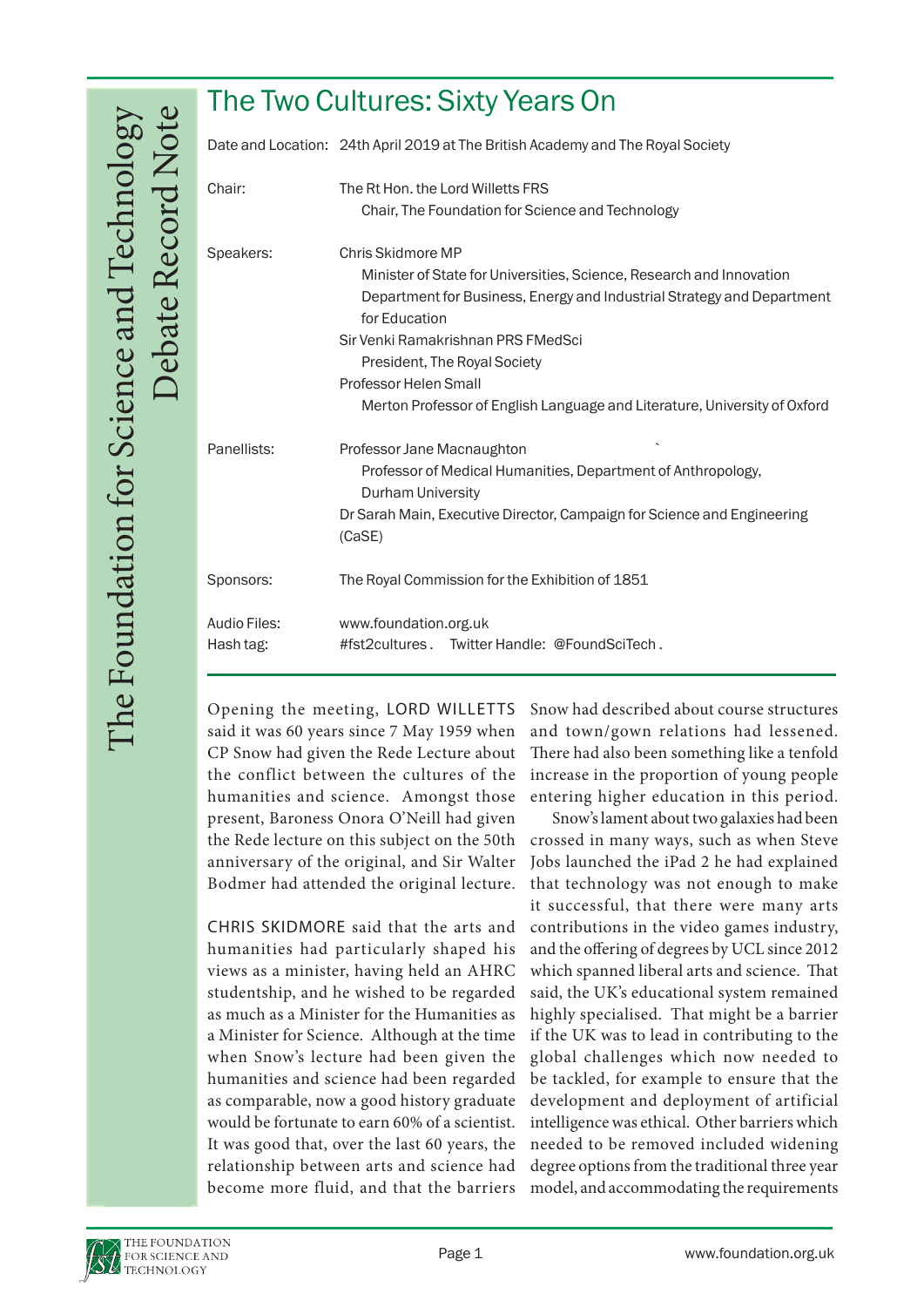of business and students more flexibly. Snow had not really offered answers to bridge his Two Cultures. If the Government's 2.4% of GDP target was to be met then 60% of the population leaving education would need a first degree, and this would need to involve progress with degree apprenticeships and other industrial placements as part of a degree.

Snow had characterised pure and applied science, and highlighted the value of engineering. His lecture had been permeated by his personal experience, such as his great grandfather's work as an agricultural labourer, and he had recognised the challenges of poverty of ambition.

Currently there was a new Two Cultures between those who did not appreciate the benefits of universities and those who did. Universities needed to publicise their civil contributions effectively. There was a danger that Snow's Two Cultures perpetuated a myth about pure science creating a divide between academia and the real world. Now, more than ever, such myths needed to be broken down.

SIR VENKI RAMAKRISHNAN said that he had first heard of Snow as the author of the introduction to GH Hardy's A Mathematician's Apology. Although Snow and Hardy were friends and fellow intellectuals, they were very different. Snow was a London man, interested in the corridors of power, whereas Hardy was a reserved Cambridge academic perhaps more interested in getting to the bottom of things than being on top of things. The main thrust of Snow's essay was the seemingly unbridgeable chasm between the arts and humanities on the one hand and science on the other. In particular he complained that it was socially acceptable to be ignorant of science, but not to be ignorant of literature.

Peter Lachmann has commented that Snow in his lecture says little about historians, social scientists, economists and music, and that his references to science are almost entirely to physics and not the biological sciences. He also made no mention of Watson and Crick's 1953 paper on the structure of DNA, which did so much to fire the revolution in molecular biology. So arguably Snow was not even representative of his own time. Now science had become so technical that it was not understandable even to other scientists outside a narrow field. Accordingly, although there was criticism of aiming to publish in academic journals with high impact factors, so far nobody had found a good alternative. There were similar areas of specialist expertise in the arts and humanities, so there was not so much a chasm between Two Cultures but many individual branches of knowledge.

There was however a different chasm which had always existed, between rational, empirical based ways of knowing and other ways based on emotion, faith or moral values. Modern scientific method had at its heart reliance on reproducible and demonstrable empirical evidence. Some, perhaps based in humanities departments of universities, resented the excessive influence of science and technology in society and academia today, and within scientists there could be a hierarchy of arrogance. However, those in the pure sciences were slowly realising that they did not have all the answers, for example to the working of the brain. Taking this argument too far, that everything was the result of cultural bias and that there was no objective truth, was nonsense. Whilst scientists thought of themselves as objective and guardians of the truth, the reality was that both scientists and non-scientists were highly emotional beings. Daniel Kahneman's brilliant book, Thinking, Fast and Slow, gave examples of individuals instinctively acting in one way when rational thought would argue otherwise. Social scientists and psychologists could help us understand that we had to acknowledge our emotional selves if we were to convince the wider public about issues such as homeopathy, vaccination and GM crops. In the 2016 referendum debate one side had set out rational arguments about GDP and employment, and the other had talked about identity, sovereignty and control. They were not really having the same debate, and had illustrated the chasm between two cultures not talking to the other.

Bridging the gap between scientists and nonscientists was ever more important. Everyone had a stake in science, much of which was publicly funded. In an increasingly technological world, decisions would increasing be made based on science. We needed to foster intelligent debate about key issues, such as the impact of artificial intelligence and genome editing of humans. Scientists would need to shred some of their arrogance, and recognise that humanities and the arts could offer a different way of communicating which resonated better with many people. This did not mean compromising on evidence-based analysis, but recognising that our emotional side was just as real. Those in the humanities and arts should become familiar with the basic concepts of science. We should ask if the current segregation of students at an earlier age than other countries was sensible; countries which formerly used the British education system had moved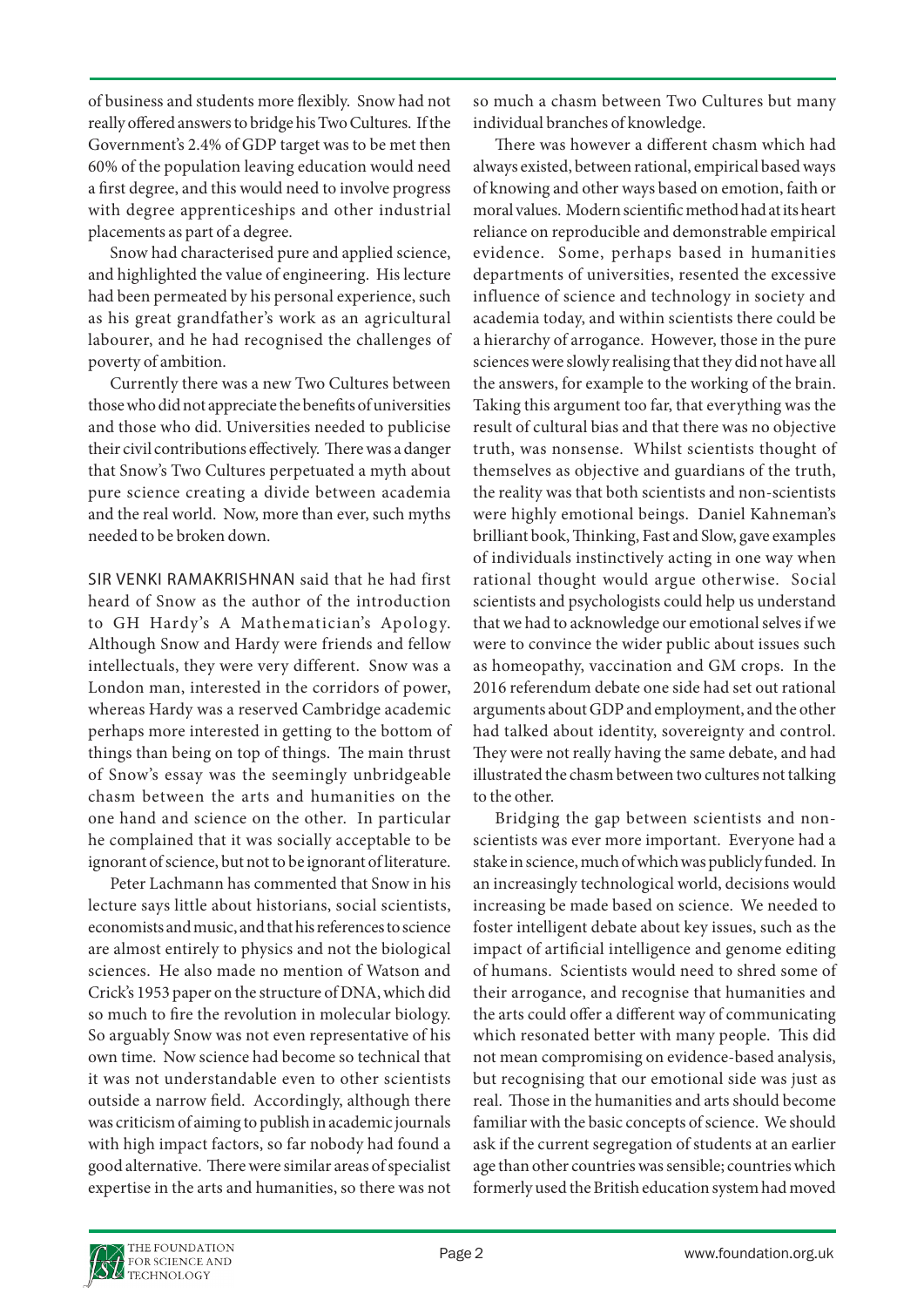away from it. That would involve educating students all through secondary school in both the humanities and sciences. Otherwise a chasm would continue and Britain would be ill equipped for the 21st century.

PROFESSOR HELEN SMALL said that Humanities scholars tended not to think of Snow's lecture in isolation, but of his conflict with FR Leavis. She would seek to argue that using a bad or extreme argument could yield something of intellectual and political use. Two Culture arguments were polemical, taking credibility by walking a thin line between plain statement and overstatement, often with institutional encouragement to stage a conflict. Snow vs Leavis stood out for the animus injected from the Humanities side. For Arnold, science gave only knowledge, not beauty or emotion. Huxley and Arnold assumed that human beings were divided at birth, which diluted the extent to which education was responsible for the divide. For Snow scientific culture was rigorous and optimistic about progress. He wanted to counter a bias against science, institutionalised he thought, which tended towards pessimism. Leavis thought Snow's view was dangerous and self-aggrandising.

The easy explanation for the hardening of the Two Cultures conflict in the early 1960s was the growing institutional power of science. However, the attention to the lecture at the time, and more recently, probably lay more with the extent of the vitriol expended by one academic on another. There might be a suspicion that truth as well as distortion lay behind the lack of politeness. But so much anger from the humanist Leavis led one to wonder what degree of truth survived this performance. Leavis owed quite a lot to Arnold's sense of culture as self-perfection, but also to his definition of criticism as an exercise of freedom. Culture seemed to him in imminent danger from philistines like Snow, and he loathed the public intellectualism of Snow as an exemplar of metropolitan London with its media and journalism. Leavis's fundamental question was not about improving social condition, but on ultimately what was to live for. For him, although all could be equal, spiritually there could be pure difference. A university should be a centre of consciousness for the community.

The Two Cultures debate told us little about the work being done in universities at the time, but more about the wider social, cultural and political factors then current. These included social class, meritocracy and the relation between technological progress and political progress. Important to Leavis

was the appearance, four years after Snow's lecture, of the Robbins Report on university expansion, which he felt was grimly symptomatic of the state of higher education and politics.

The best critique of the Two Cultures had incorporated a third culture of the social sciences, or stressed an underlying unity to all intellectual endeavours. Snow recognised he could be oversimplifying, talking in terms of a search for more than a dashing metaphor, but less than a cultural map. More critically, his argument of cultural differentiation was quasi-anthropological, and was not empirically grounded. Leavis said less neutrally that there was no evidence for these observations of Snow. However expressed, Snow's claim was that educational specialisation affects the psychological development of individuals, and the group behaviour of its recipients as they go about their professional and public life. This was a tricky area for social scientists. Tony Becher and Paul Trowler observed that training in academic disciplines was induction into a particular way of being, but some room should be allowed for the creative power of individuals. They saw initiation into academic communities as an efficient process; they were social facts which are not rigid and unchanging but were constraining.

How a humanities professor, a social scientist and a scientist spoke at a seminar revealed their respective conventions of intellectual behaviour, and as observed at research grant allocation committees, humanities scholars tended to behave as if the world were solely a construction of language and rhetoric, whereas scientists implied that the more expensive a machine was the more important it must be. The difficult question was how much such patterned divergences told us about core values. Such differences might be relatively subdued in a public conversation between the British Academy and the Royal Society, where the objective was to learn amicably from each other. Conditions of competition might reduce competition to extremes, but co-operation produce far less predictable behaviour. "Quasi-anthropological" therefore seemed a helpful description of the Two Cultures debate. To describe our disciplinary communities well, anthropologically, would require much more observational data than the Two Cultures debate provided.

The most dispiriting aspect of the debate was the extent of public appetite for seeing intellectual endeavour as a conflict. Three suggestions were made to close. First, a rescripting of two cultures todaywould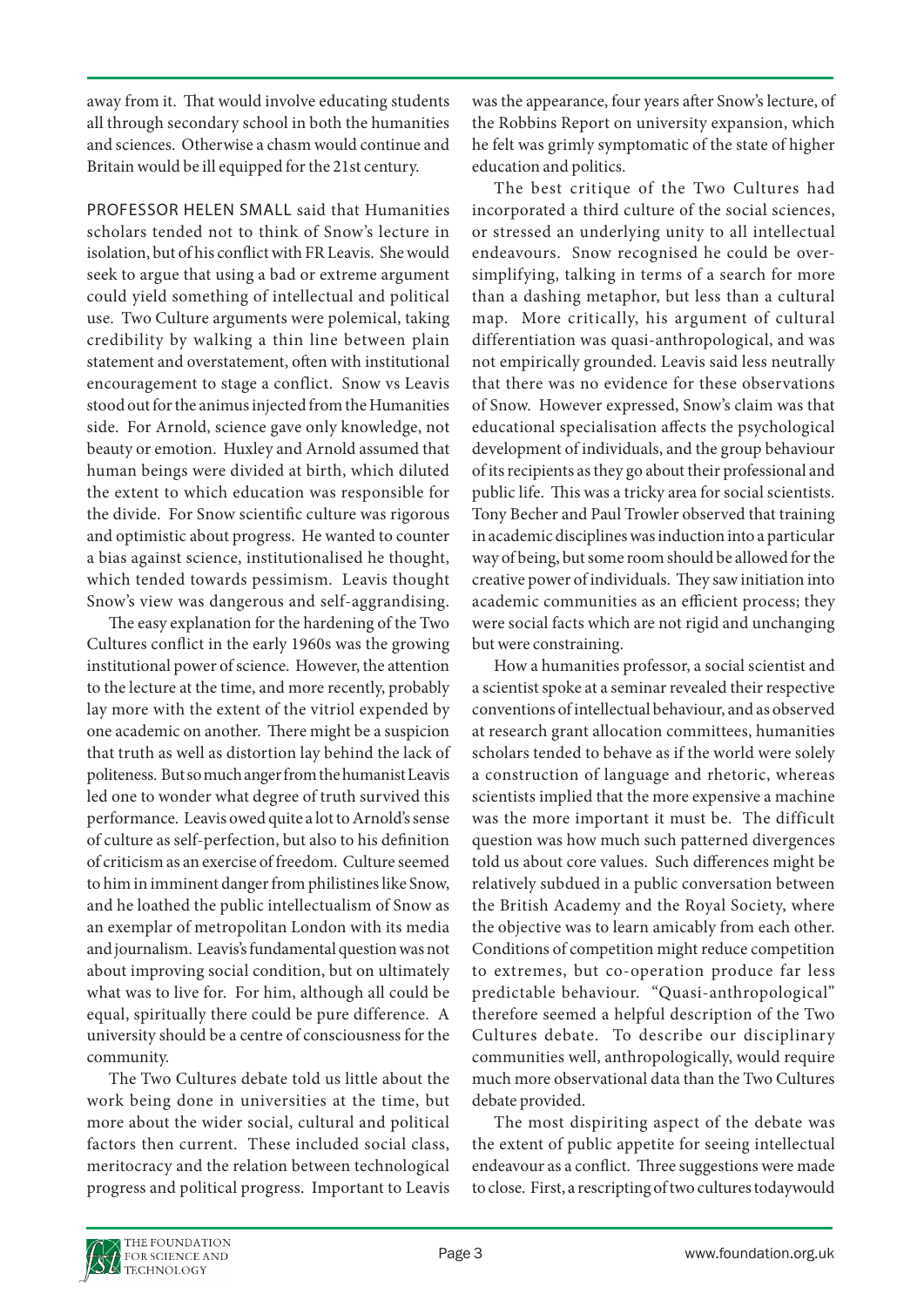focus less on disciplines and more on methods. Almost all disciplines practised both qualitative and quantitative approaches, but arguably there was not enough systematic encouragement to incorporate both methods in a way alive to the limitations, and value, of both rhetoric and numbers. Second, Leavis's claim that the critical study of literature supremely had authority to speak about the ultimate ends of life was less likely to get a hearing now than sixty years ago. Education, and research, had near goals as well as end goals. It was much less clear now that the public turned to literature in search of truths about Life, indeed there had been a substantial switch from the written word to the image. Widening the claim from literature to all cultures which humans experience strengthened the advocacy for the humanities. Digital media and AI were changing the world, but science alone could not explain the primary forces of human identity. Finally, the disagreement between Snow and Leavis over how far human achievement led to progress remained politically live. Snow pointed to the impact of applied science in the twentieth century to enable humans to do good on a large scale. Leavis's counter-claim was that advances in technology and medicine would not suffice for happiness. Domestic politics of late had shown that this difference in perspective could not be reasoned away; we had to learn and live with it.

PROFESSOR JANE MACNAUGHTON said she spoke as someone engaged in interdisciplinary research as a professor of medical humanities. The Wellcome Trust, in particular, had been good at funding the importation of wider disciplines to improve health. She agreed with the Minister's focus not on disciplines but on subject matter. An interdisciplinary approach was vital for work on public health and on health inequalities. There was a big responsibility to nurture the next generation so that they were not prejudiced about science, or lacked core scientific literacy. Interdisciplinary research required talking effectively across disciplines, and a gift for suggesting alternative ways forward. This required humility, not always abundant in academic communities, a focus on simplicity to make progress, and a willingness to learn from others. It also had to be based on strong disciplinary capability, with deep knowledge but a willingness to think laterally.

DR SARAH MAIN said there was much about the Two Cultures debate which remained relevant. There continued to be debate of how research methods could be of value to the wider economy. Arguably Snow's thesis was based more on conviction than on data. His two cultures seemed relevant to academia but not to the significant research world in industry, and that was a major omission when the research of corporations frequently stimulated economic change. Some of Snow's predictions about gaps between rich and poor, and the rising potential of some nations, now seemed dated. China now had a substantial research population. It was sobering that a third of Russian researchers were women in 1959, but this proportion had not even been achieved in the UK today. The current Government's commitment to research reaching 2.4% of GDP was firmly based on Snow's thesis of research benefitting all.

In the subsequent discussion there was widespread support for giving students a broader education in both science and the humanities. Some suggested that the greatest value of education for many was learning how to think, and it was also explained that the culture in Oxbridge colleges of academics in arts and science mixing together reduced some of the apparent gulf. There was also significant craftsmanship in many areas of science, and often this was related to education preparing students for professional practice. There were however formidable political difficulties in securing political support in Parliament to reform GCSEs and A Levels, and this was not feasible in the short term. Past attempts to reform in this area had not succeeded. Perhaps more promising would be to encourage universities to deliver greater breadth in provision. Scotland had historically done better than England in providing more breadth in 16-18 education. In terms of English education post 16, perhaps a Government commission could be helpful, but it would have to involve universities, whose entrance requirements heavily influenced 16-18 provision. Indeed in the leading universities admissions was frequently handled by academic departments rather than centrally, so widespread support for reform would be needed for it to be successful. The international success of leading UK universities led to their being reluctant to change their specific admission requirements.

An alternative Two Cultures in the present could be the perceived divide between haves and have nots. Some universities were providing first degree provision which was more attractive to diverse communities, and Foundation years made a contribution to this. Soon after Snow's lecture there had been a substantial expansion in higher education. Further expansion now, in suitably diverse ways, might benefit the current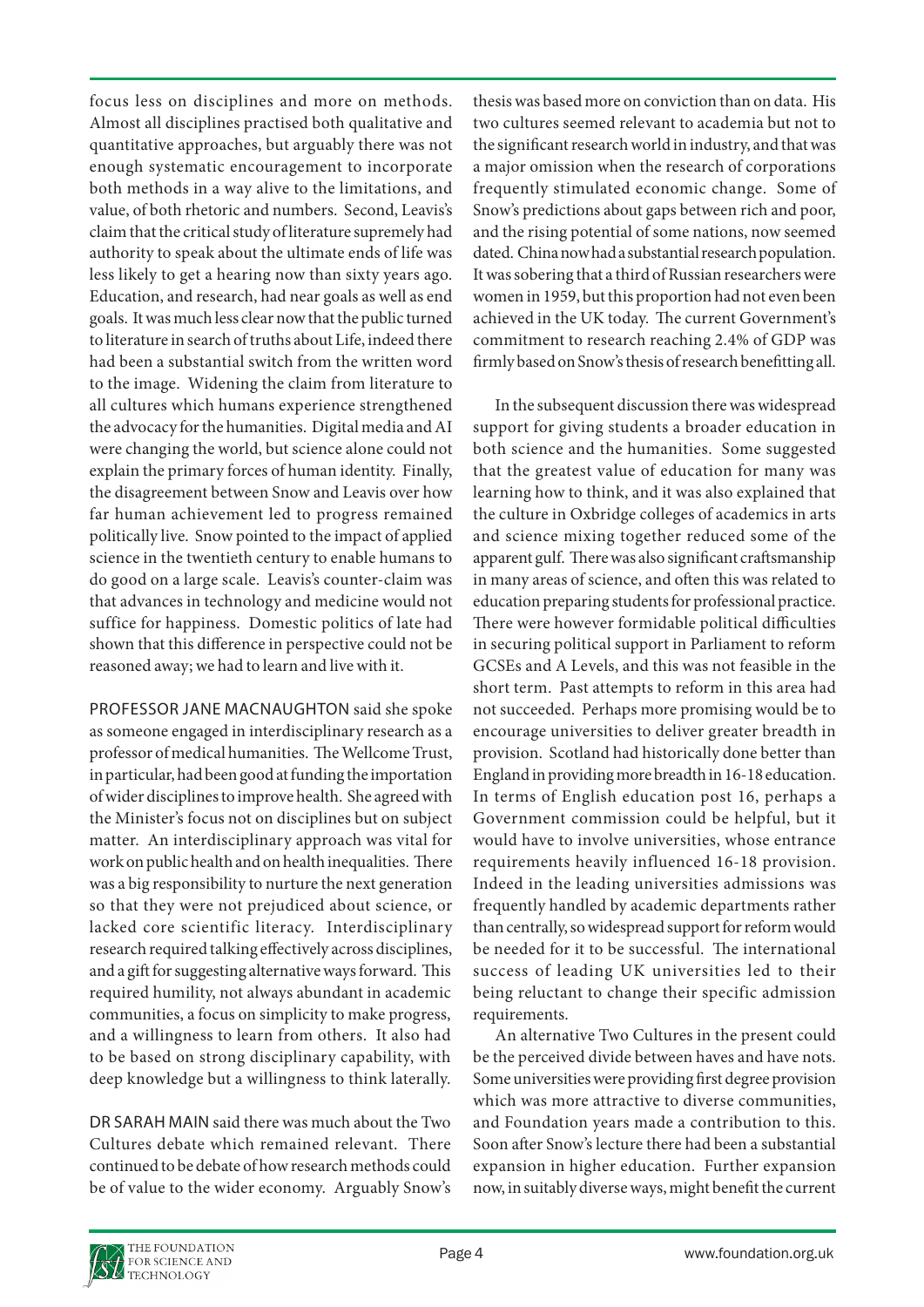divide between haves and have nots. However, it had to be recognised that the current pattern of early depth suited the Treasury, in terms of reducing public expenditure if many first degrees were completed by 21, which was earlier than US and European practice. So reform of UK higher education finances, to produce less burden for the public purse, might be needed before increasing breadth could be implemented.

The reform to introduce AS Levels in 2000 had produced some helpful breadth to English post 16 provision, and Cambridge's support for AS Levels when the Government more recently had turned away from them had been helpful. The rigid separation between academic and technical qualifications at 16-18 was also problematic.

Developing an earlier theme, given the depth of research endeavour currently, arguably there were now closer to 200 cultures than two. Although some employers wanted a breadth of education and an ability to think creatively and ethically, there was also much modern employer demand for depth of education in computer science.

Although there remained differences between empiricists and ideologues, it had to be recognised that all individuals were also emotional beings. It remained problematic that it was hard to interest non-scientists in key scientific developments.

The bulk of major issues faced by Government departments needed social science as well as science to resolve. In the short term there would be an important battle within Government, during the next Spending Review, about the contribution which universities and research could make to the UK economy, and to the value of open recruitment, via immigration, in contributing to this. To deliver the 2.4% of GDP from research there would need to be 50,000 more researchers active in the UK, and sustained investment based on Grand Challenges.

John Neilson